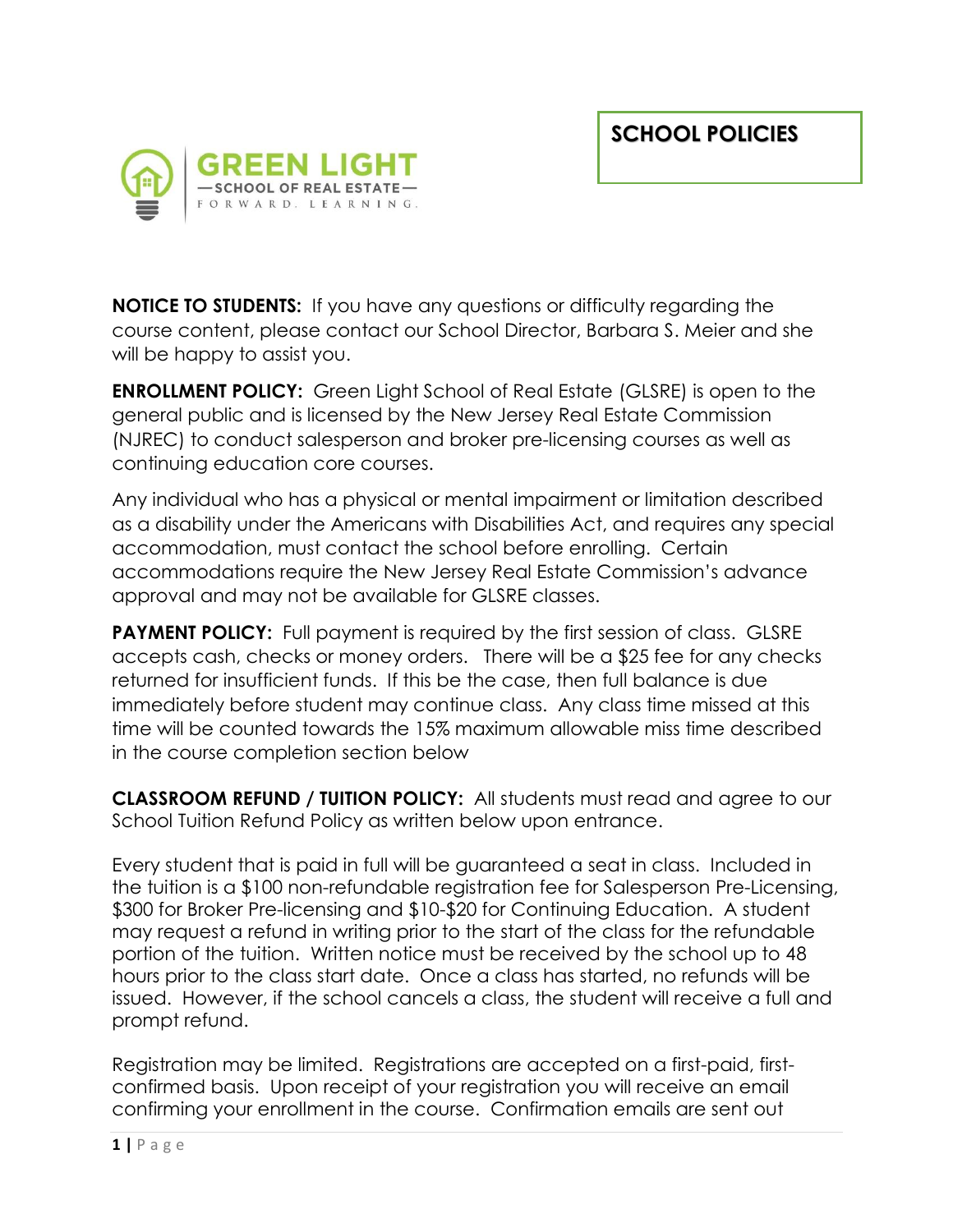within 24 hours of receipt of registration (not including weekends). Until you have a received a confirmation email, you are not confirmed as enrolled in the course.

Any student who determines that they may not be eligible for licensure after reading the screening questions provided on the firsts day of class and believes that a license will not be issued because of these questions, may withdraw their enrollment and receive a full refund provided that they notify their instructor and/or school director before the beginning of their next class session.

## Sales Prelicensing Course & Broker Prelicensing Courses:

Tuition is due in full one (1) week prior to scheduled start date or forfeiture of seat may occur. If you are putting a deposit down to hold your set in class, please make a note to pay the balance of the tuition at least 1 week prior to the start date you have selected.

You may transfer to another start date free of charge one time. To transfer free of charge, you must provide written notification ONE WEEK in advance of your start date; then, you will receive written confirmation from us. Your new start date must be within one year of your original start date. If you have not provided one (1) week's written notice, we will allow you to transfer to another course within one year of your original start date for a \$50 transfer fee, so long as there is seating available in that course.

There is \$35 fee for any un-cleared checks, plus any fees incurred during the collection process.

There is no fee for a final exam taken with your original class or for "Re-takes".

## Continuing Education Courses:

Tuition is generally due in full one (1) week prior to schedule start date. However, on certain Special Offers students may be required to register two (2) weeks prior to scheduled start date in order to allow the school additional time to make arrangements to accommodate the increased student volume.

Tuition is transferable to another course/start date within 1 year of your original start date. Tuition is not transferable to another person or pro-ratable.

There is \$35 fee for any un-cleared checks, plus any fees incurred during the collection process.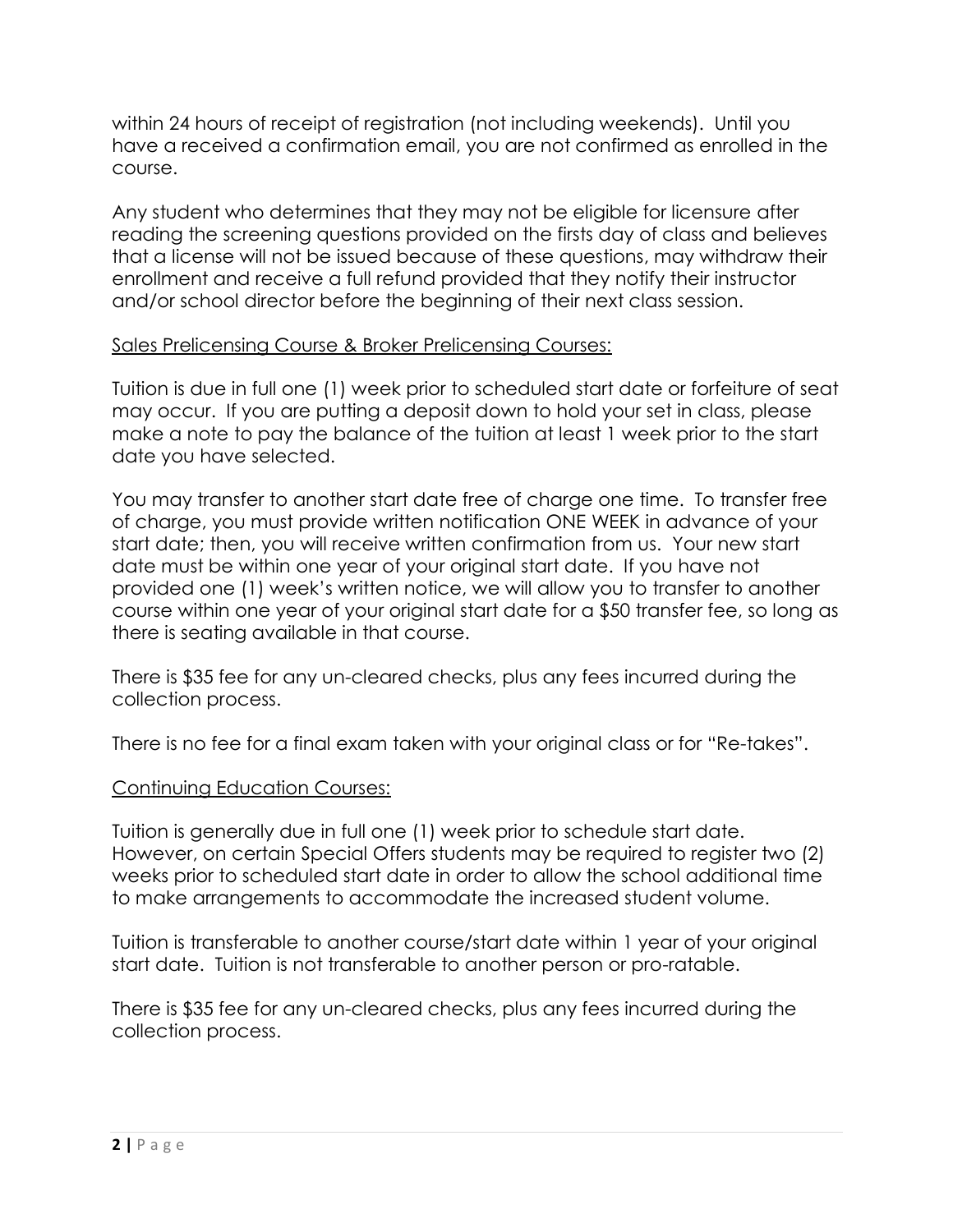**CERTIFICATE OF COURSE COMPLETION:** To Obtain a Certificate, all students must satisfactorily receive a passing grade on the final examination and attend at least 80% of the class session hours required for the course. A student may take the final examination up to 3 times. A student may be reinstated if they attend enough class session hours in another class session of like subject matter so as to make their attendance at least 80 percent of the class session hours required for the course. In the even the certificate is lost, a duplicate may be obtained from the school by request.

**ATTENDANCE POLICY:** The New Jersey Real Estate Commission mandates strict classroom attendance requirements for all license candidates. Specifically, any student who misses more than 20% of the schedule class hours (15 hours for the 75 hour salesperson course and 18 hours for the 90 hour broker core knowledge course) **CANNOT** receive credit for a class completion, regardless of their course progress or test performance. To comply with this requirement, the school MUST maintain strict rules of attendance and punctuality. Late arrivals, early departures, extended breaks and absences from the classroom, for whatever reason, will be noted in the attendance records. School policy is to record absences and late arrivals in 15 minute increments.

**RECORD RETENTION:** School records are maintained by the school and are available for a period of at least five (5) years.

**FINANCIAL AID:** Financial aid is not available for courses offered by GLSRE

**STUDENT BEHAVIOR / DISCIPLINARY POLICIES:** When taking our educational courses, students are expected to comply with all policies as stated within this notice. Failure to adhere to these policies may invalidate student eligibility for course credit. (These situations will be reviewed on a case by case basis.)

**NON-DISCRIMINATION POLICY:** GLSRE does not discriminate on the basis of race, color, sex, religion, national origin, handicap, or familial status in the establishment of fees, entrance qualifications or standards for successful completion of any course.

**PRIVACY POLICY:** Your privacy is important to us. It is our policy not to share your information with 3rd party vendors. Your information will solely be used for the purpose of your real estate education and preparation for your licensing exam.